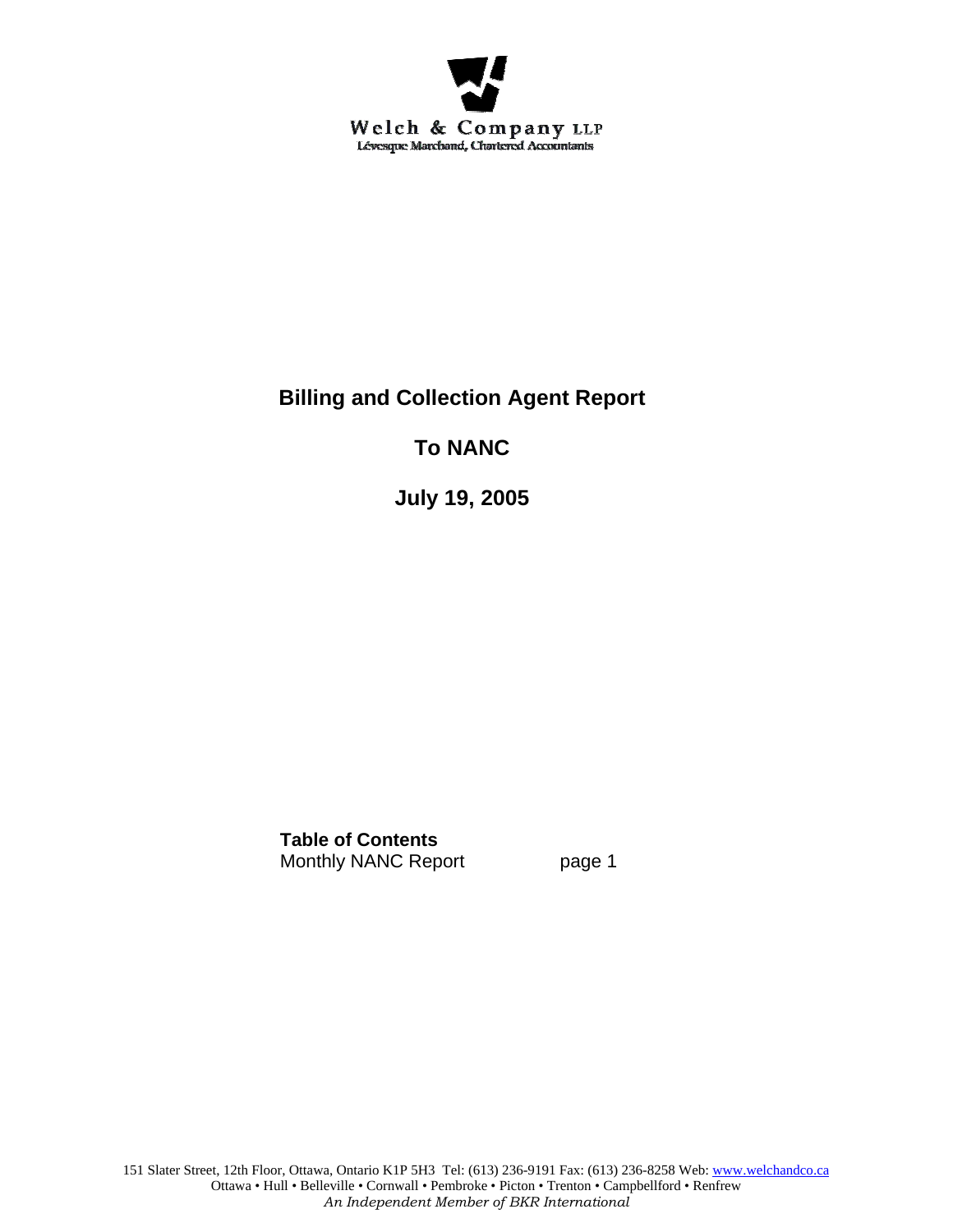### **NANPA FUND STATEMENT OF FINANCIAL POSITION June 30, 2005**

| <b>Assets</b>                                              |         |           |
|------------------------------------------------------------|---------|-----------|
| Cash Balance in bank account                               | \$      | 61.981    |
| Dreyfus Government Cash Management Fund                    |         | 8,107,000 |
| Receivable from US Carriers                                | 708.451 |           |
| Receivable from Canada                                     | 5.863   |           |
| Receivable from Caribbean countries                        | 16.071  |           |
| Receivables forwarded to FCC for collection (Over 90 days) | 52,052  | 782,437   |
| Interest receivable                                        |         | 16,890    |
| Total assets                                               |         | 8,968,308 |
| Less: Accrued liabilities (see below for makeup)           |         | 1,815,006 |
| Deferred income for July 2005                              |         | 787,575   |
| <b>Fund balance</b>                                        |         | 6.365.727 |

**Makeup of Accrued Liabilities** (see following page for additional details)

| NEUSTAR - NANPA Administration contract          | 458.888   |
|--------------------------------------------------|-----------|
| NEUSTAR - Block Pooling contract                 | 1.261.684 |
| Data Collection Agent - USAC                     | 34.862    |
| Data Collection Agent - NECA                     | 3.706     |
| Welch & Company LLP - Billing & Collection Agent | 37.858    |
| WithumSmith+Brown                                | 18,008    |
|                                                  | 1.815.006 |

**\*\*\*\*\*\*\*\*\*\*\*\*\*\*\*\*\*\*\*\*\*\*\*\*\*\*\*\*\*\*\*\*\*\*\*\*\*\*\*\*\*\*\*\*\*\*\*\*\*\*\*\*\*\*\*\*\*\*\*\*\*\*\*\*\*\*\*\*\*\*\*\*\*\*\*\*\***

#### **Other items of note**

In June 2005, the Dreyfus Government Cash Management Fund earned a rate of return of 2.56%.

The annual billing for the funding year July 2005 - June 2006 was completed on June 16, 2005. A notice<br>was sent with the billing as requested by the B &C Working Group stating that the low contribution factor<br>was for one

Welch & Company LLP was recently audited by the FCC. Seven people attended their office including 2 Inspector Generals and one FCC employee.. The initial results were good.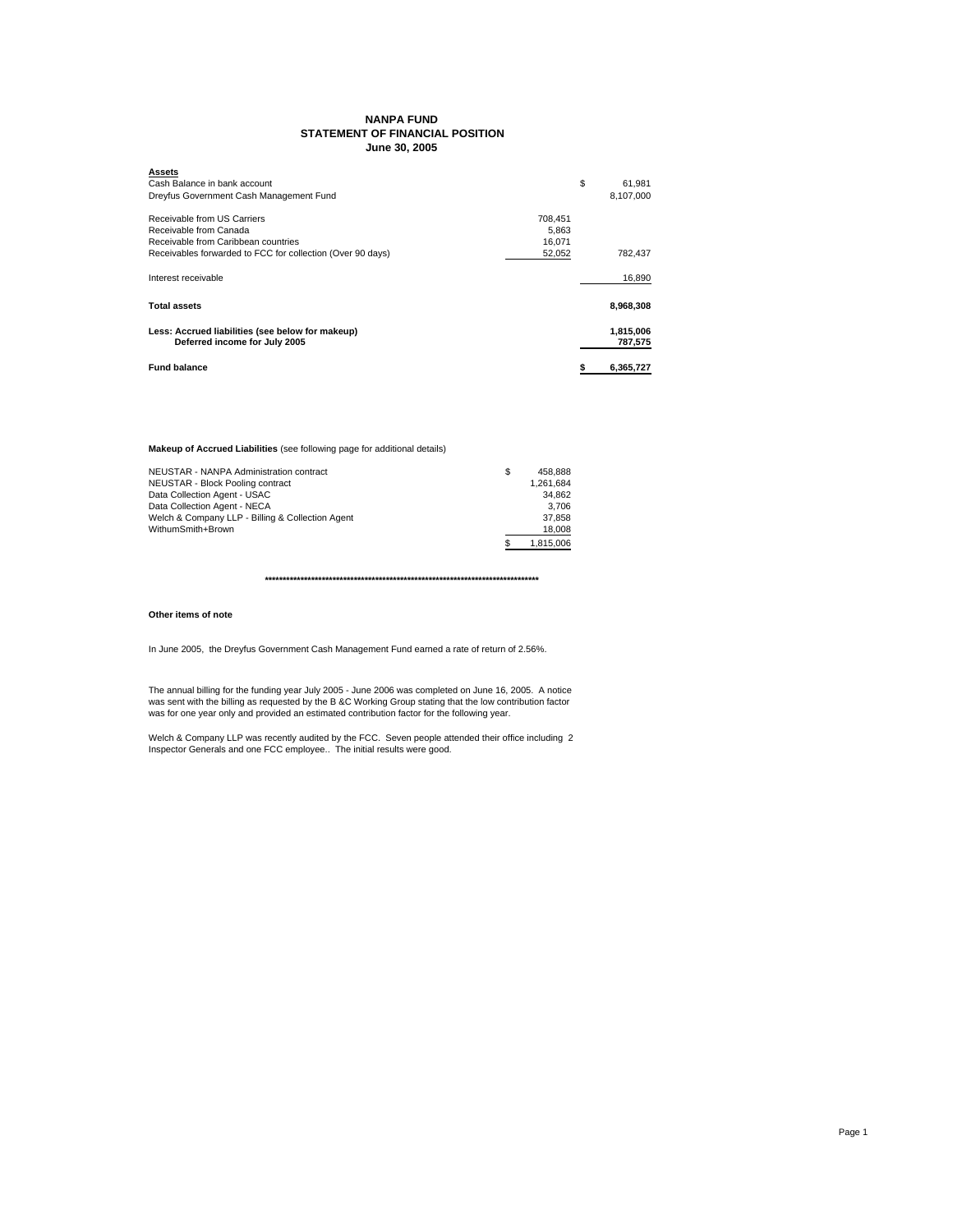#### **NANPA FUND FORECASTED STATEMENT OF CHANGES IN FUND BALANCEOCTOBER 2004 TO JUNE 2006**

|                                              |            | Actual<br>Oct 2004 - June |                        |                        |                        |                                    |                        |                        |                        |                        |                        |                        |                        |                      |
|----------------------------------------------|------------|---------------------------|------------------------|------------------------|------------------------|------------------------------------|------------------------|------------------------|------------------------|------------------------|------------------------|------------------------|------------------------|----------------------|
|                                              |            | 2005                      | <b>Jul-05</b>          | Aug-05                 | Sep-05                 | Oct-05                             | Nov-05                 | <b>Dec-05</b>          | Jan-06                 | Feb-06                 | Mar-06                 | Apr-06                 | May-06                 | Jun-06               |
| Revenue                                      |            |                           |                        |                        |                        |                                    |                        |                        |                        |                        |                        |                        |                        |                      |
| <b>International Contributions</b><br>Canada | (1)        | 50,525                    | 5,863                  | 5,863                  | 5,863                  | 5,863                              | 5,863                  | 5,863                  | 5,863                  | 5,863                  | 5,863                  | 5,863                  | 5,863                  | 5,863                |
| Caribbean countries                          | (1)        |                           | 13,962                 | $\sim$                 | $\sim$                 | $\sim$                             | $\sim$                 |                        | $\sim$                 | ٠                      | <b>.</b>               |                        | $\sim$                 | ٠                    |
| <b>Total International Contributions</b>     |            | 50,525                    | 19,825                 | 5,863                  | 5,863                  | 5,863                              | 5,863                  | 5,863                  | 5,863                  | 5,863                  | 5,863                  | 5,863                  | 5,863                  | 5,863                |
| Domestic Contributions - US carriers         | (1)        | 1,733,450                 | 768,020                | 55,375                 | 55,375                 | 55,375                             | 55,375                 | 55,375                 | 55,375                 | 55,375                 | 55,375                 | 55,375                 | 55,375                 | 55,375               |
| Interest income                              | (2)        | 128,830                   | 15,000                 | 15,000                 | 15,000                 | 15,000                             | 15,000                 | 15,000                 | 15,000                 | 15,000                 | 15,000                 | 15,000                 | 15,000                 | 15,000               |
| <b>Total revenue</b>                         |            | 1,912,805                 | 802,845                | 76,238                 | 76,238                 | 76,238                             | 76,238                 | 76,238                 | 76,238                 | 76,238                 | 76,238                 | 76,238                 | 76,238                 | 76,238               |
| <b>Expenses</b>                              |            |                           |                        |                        |                        |                                    |                        |                        |                        |                        |                        |                        |                        |                      |
| <b>NANPA Administration</b>                  | (3), (7)   | 1,021,706                 | 154,003                | 119,587                | 119,835                | 119,835                            | 119,835                | 119,835                | 119,835                | 119,835                | 119,835                | 119,835                | 119,835                | 119,835              |
| 1K Block Pooling Administration              | (3), (6)   | 2,518,905                 | 320,060                | 291,778                | 291,778                | 291,778                            | 291,778                | 291,778                | 291,778                | 291,778                | 291,778                | 291,778                | 291,778                | 291,778              |
| <b>Carrier Audits</b>                        | (8)        |                           | 700,000                | $\sim$                 |                        |                                    |                        |                        |                        |                        |                        |                        | $\sim$                 | 700,000              |
| <b>Billing and Collection</b>                |            |                           |                        |                        |                        |                                    |                        |                        |                        |                        |                        |                        |                        |                      |
| <b>NBANC Billing</b><br>Welch & Company LLP  |            | 29,119<br>192,611         | $\sim$<br>19,900       | $\sim$<br>19,900       | $\sim$<br>19,900       | $\overline{\phantom{a}}$<br>19,900 | $\sim$<br>19,900       | $\sim$<br>19,900       | $\sim$<br>19,900       | $\sim$<br>19,900       | <b>.</b><br>19,900     | $\sim$<br>19,900       | $\sim$<br>19,900       | ٠<br>19,900          |
| Data Collection Agent                        | (3)<br>(4) | 22,182                    | 8,333                  | 8,333                  | 8,333                  | 8,333                              | 8,333                  | 8,333                  | 8,333                  | 8,333                  | 8,333                  | 8,333                  | 8,333                  | 8,333                |
| <b>Annual Operations Audit</b>               | (5)        | 15,760                    | $\sim$                 |                        | $\sim$                 | $\sim$                             | 40,000                 |                        | $\sim$                 |                        |                        |                        |                        |                      |
|                                              |            |                           |                        |                        |                        |                                    |                        |                        |                        |                        |                        |                        |                        |                      |
| <b>Total expenses</b>                        |            | 3,800,283                 | 1,202,296              | 439,598                | 439,846                | 439,846                            | 479,846                | 439,846                | 439,846                | 439,846                | 439,846                | 439,846                | 439,846                | 1,139,846            |
| Net revenue (expenses)                       |            | 1,887,478) (              | 399,451) (             | 363,360) (             | 363,608) (             | 363,608) (                         | 403,608) (             | 363,608) (             | 363,608) (             | 363,608)               | 363,608) (             | 363,608)               | 363,608) (             | 1,063,608)           |
| <b>Opening fund balance</b>                  |            | 8,253,205                 | 6,365,727              | 5,966,276              | 5,602,916              | 5,239,308                          | 4,875,700              | 4,472,092              | 4,108,484              | 3,744,876              | 3,381,268              | 3,017,660              | 2,654,052              | 2,290,444            |
| <b>Closing fund balance</b>                  |            | 6,365,727                 | 5,966,276              | 5,602,916              | 5,239,308              | 4,875,700                          | 4,472,092              | 4,108,484              | 3,744,876              | 3,381,268              | 3,017,660              | 2,654,052              | 2,290,444              | 1,226,836            |
|                                              |            |                           |                        |                        |                        |                                    |                        |                        |                        |                        |                        |                        |                        |                      |
| Fund balance makeup:                         |            |                           |                        |                        |                        |                                    |                        |                        |                        |                        |                        |                        |                        |                      |
| Contingency<br>Surplus                       |            | 1,000,000<br>5,365,727    | 1,000,000<br>4,966,276 | 1,000,000<br>4,602,916 | 1,000,000<br>4,239,308 | 1,000,000<br>3,875,700             | 1,000,000<br>3,472,092 | 1,000,000<br>3,108,484 | 1,000,000<br>2,744,876 | 1,000,000<br>2,381,268 | 1,000,000<br>2,017,660 | 1,000,000<br>1,654,052 | 1,000,000<br>1,290,444 | 1,000,001<br>226,835 |
|                                              |            | 6,365,727                 | 5,966,276              | 5,602,916              | 5,239,308              | 4,875,700                          | 4,472,092              | 4,108,484              | 3,744,876              | 3,381,268              | 3,017,660              | 2,654,052              | 2,290,444              | 1,226,836            |
|                                              |            |                           |                        |                        |                        |                                    |                        |                        |                        |                        |                        |                        |                        |                      |

(1) The US carrier contributions for the period from July 2005 to June 2006 is based upon actual billings in June 2005.

(8) The budget allowed \$700,000 for 16 carrier audits, of which 6 are either done or in progress. FCC would like to complete another 6 audits by June 2005

#### **Assumptions: Reconciliation of Forecast to Budget**

| (1) The US carrier contributions for the period from July 2005 to June 2006 is based upon actual billings in June 2005.                    | Forecasted fund balance at June 30/05                    | 6.365.727 |
|--------------------------------------------------------------------------------------------------------------------------------------------|----------------------------------------------------------|-----------|
| The International carrier revenue is based on actual for 2005/06.                                                                          | Additional PA expenses not budgeted                      | 2.858     |
| (2) Interest income projections are estimates                                                                                              | Additional NANPA Admin expenses not budgeted             |           |
| (3) The expenses for the NANPA Administration, Pooling Administration and Welch & Company LLP are based on contracts in force.             | Carrier audits not vet billed for 2004/05                | 700.000)  |
| (4) The expense for the Data Collection Agent is based on the 2005/06 budget.                                                              | Pre-transition costs of Welch & Company LLP not budgeted | 13.510    |
| (5) The amount showing in November 2005 for the annual operations audit has not yet been negotiated. Amount recorded is based on prior yea | Excess budget amount for NECA                            | 29,839)   |
| (6) The June forecasted amount includes the forecasted monthly billing of \$291,778 plus the cost of the approved change orders of \$28,28 | Excess budget amount for NBANC not included in forecast  | 79.203)   |
| (7) The June forecasted amount includes the forecasted monthly billing of \$130,381 plus the cost of approved change orders of \$23,37     | Original budgeted fund balance                           | 5,573,053 |